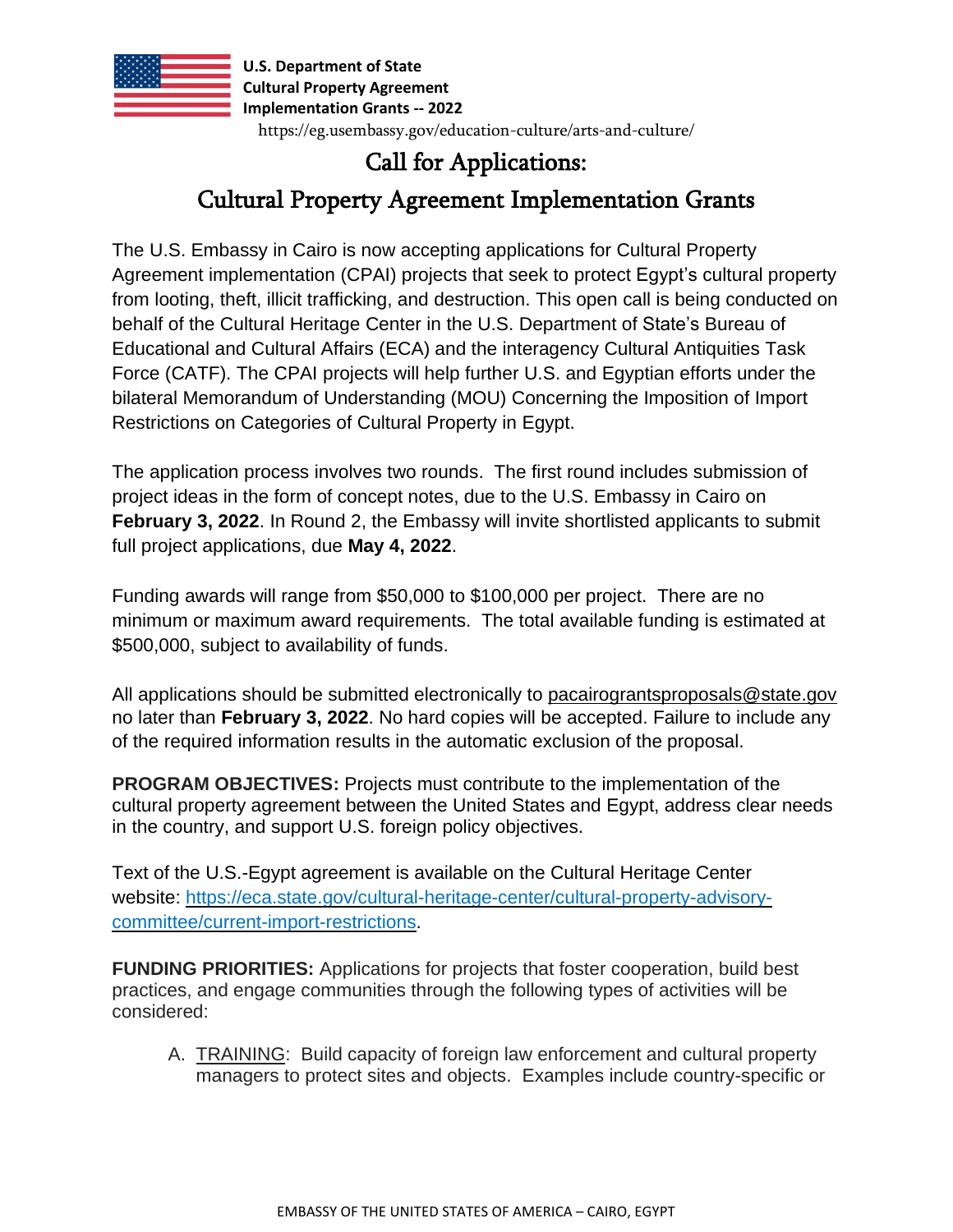

regional workshops on investigation and interdiction techniques, effective record keeping, the role of the judiciary, increased communication between cultural sector and law enforcement authorities, and training for cultural heritage stewards.

- B. INVENTORIES: Support the creation and/or maintenance of centralized, digital, and secure inventories of cultural objects and/or sites to better support resource allocation, aid in recovery in cases of theft, and promote public appreciation for cultural heritage preservation and protection.
- C. SITE SECURITY AND PROTECTION: Support practical and sustainable measures to more effectively secure archaeological sites (on land or underwater), museums, libraries, archives, and other collecting institutions against looting, thefts, and vandalism. Examples include development of site security plans, installation of security systems, and training for guards and/or site stewards.
- D. PUBLIC EDUCATION AND OUTREACH FOR CRIME PREVENTION: Support strategies to prevent looting and trafficking through heightened public awareness and outreach. Examples include educational materials, community engagement and media programs, storytelling, distance learning courses, 3D models, and virtual experiences like games and augmented and virtual reality (AR/VR).
- E. SUPPORTING SUSTAINABLE LIVELIHOODS: Support the protection of cultural heritage by advancing partner nation government, civil society, or private sector efforts to promote sustainable economic development and alternative sources of livelihood to looting and trafficking. Projects should couple support from this grant with other funding sources that foster entrepreneurship, build employability skills, or support economic development. Examples include site stewardship programs and programs that build skills such as marketing, English language, and storytelling training for tour guides, docents, or merchants whose livelihoods are tied to heritage tourism.

Special consideration will be given to proposals that include a multicountry/regional scope, involve international training centers such as the International Law Enforcement Academies (ILEAs), connect cultural heritage themes supported by the U.S. Department of State's Education and Cultural Affairs Bureau, and/or encourage linkages between governments and the private sector. 

#### **ELIGIBLE PROJECT IMPLEMENTERS**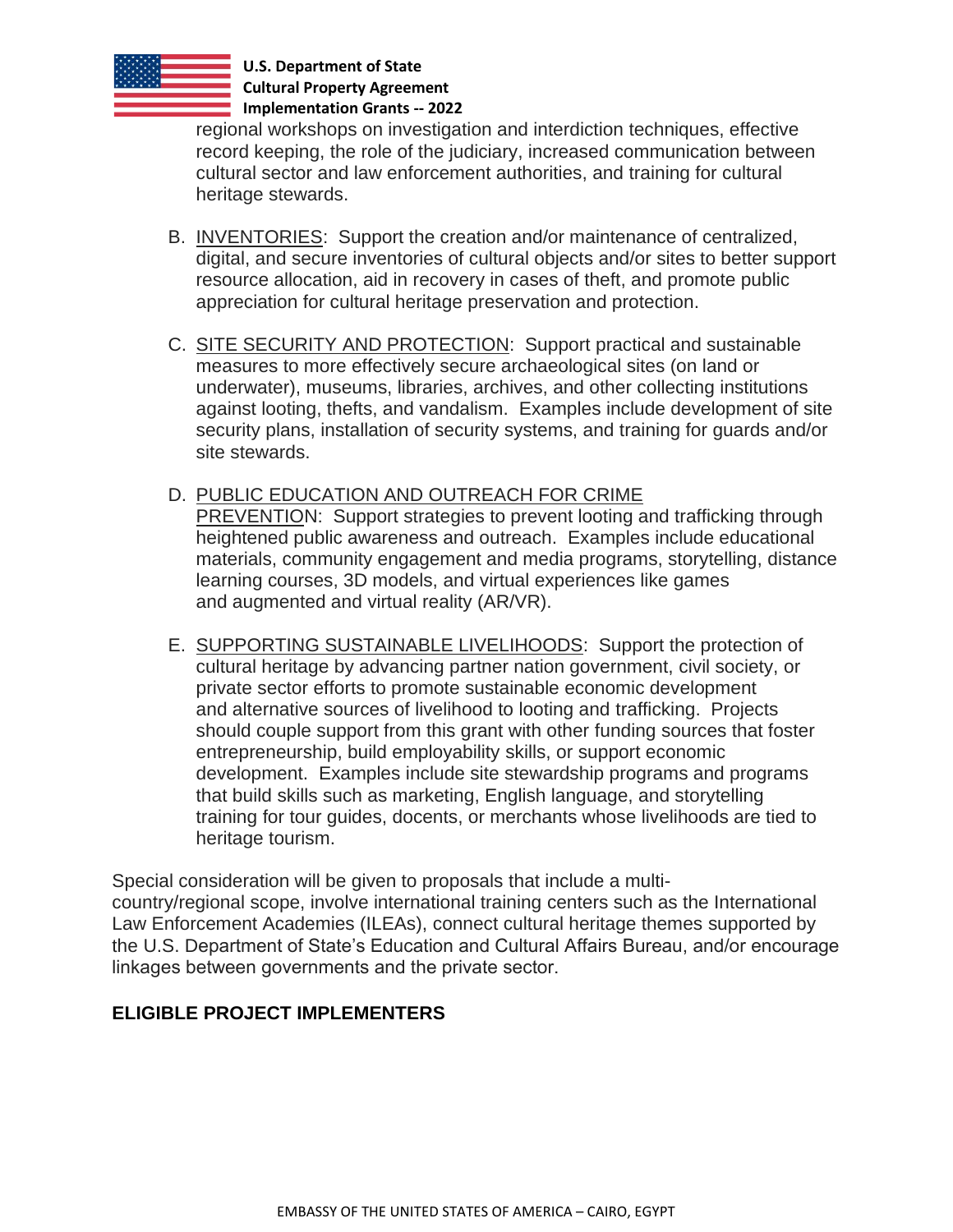

Non-governmental organizations, museums, relevant government ministries, or similar institutions and organizations, including U.S.-based organizations (subject to Section 501(c)(3) of the tax code), are eligible to apply.

### **CONCEPT NOTE REQUIREMENTS**

#### **Basic Project Information**

- Working title
- Location (city, country)
- Estimated Length (months)
- Estimated requested fund (USD) with basic budget (e.g. personnel, fringe benefits, travel, equipment, supplies, contractual costs, etc.)
- Funding Area (e.g. training, inventories, site security and protection, public education and outreach, or sustainable livelihoods)

#### **Implementing Partner Information**

- Organization
- Project lead, title, and brief summary of experience
- Address
- Phone number
- Email
- Website or social media links of organization
- SAM registration status (active or not active) *(Note: An active SAM.gov registration is not required for Round 1 applications.)*

#### **Concept Note Materials**

- Summary of scope of work of the project addressing the following:
	- How the project relates to the U.S.-Egypt cultural property agreement and/or emergency import restrictions
	- How the project activities achieve cultural property protection and broader Egyptian goals and objectives in cultural property protection
- Explanation of the element of the U.S.-Egypt MOU on cultural property protection that the proposal supports
- Information on whether this a continuation or expansion of a previously funded project (If so, please provide project title, funding amount, and year.)
- Discussion of whether the proposed program is linked to other Department of State cultural, educational, or other exchange programs